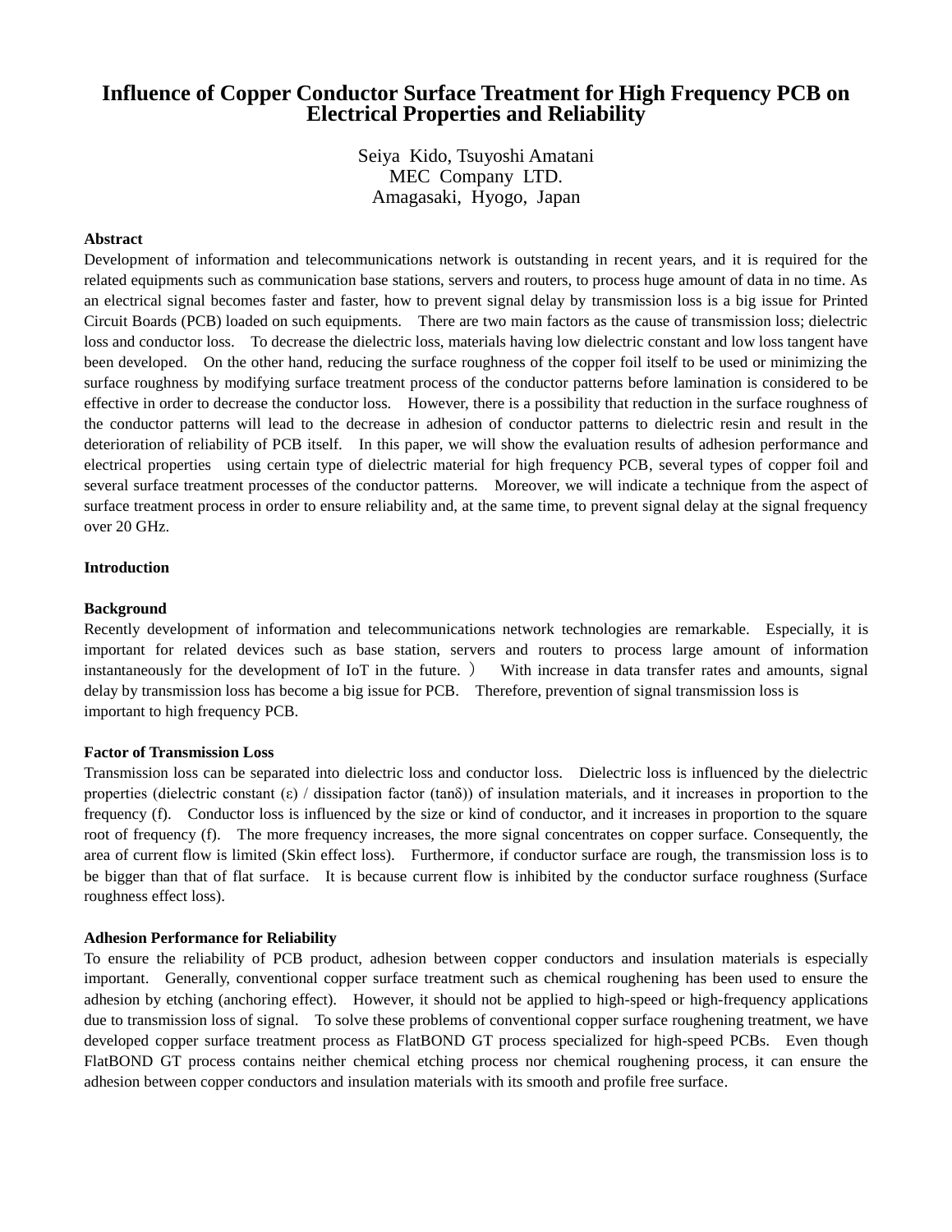# **FlatBOND GT Treatment Process**

Figure1 is FlatBOND GT treatment basic process flow.



**Figure1 - FlatBOND GT treatment process flow**

# **Acid Cleaning**

The purpose of acid treatment is a cleaning of copper surface by removing foreign materials, stain or oxide existing on the surface to conduct subsequent FlatBOND GT treatment appropriately. Depending on the degree of stain on copper surface, acid treatment such as sulfuric acid is generally applicable.

# **FlatBOND GT**

By conducting FlatBOND GT treatment, very thin metal layer is formed on copper surface. Figure2 shows the depth analysis result of copper surface treated with FlatBOND GT by X-ray Photoelectron Spectroscopy (XPS). The constituent elements of the FlatBOND GT metal layer are mainly tin, copper and very small amount of metal A. According to Figure2, it is also found that the thickness of FlatBOND GT layer is very thin as 50~100nm. The base chemical of FlatBOND GT treatment is electroless tin plating chemical, nevertheless the FlatBOND chemical can be used more stably in the production condition comparing to the conventional electroless tin plating chemical. Because the air oxidization of stannous ion  $(Sn^{2+} \rightarrow Sn^{4+}$ , which occurs in conventional electroless tin plating) does not occur in the case of FlatBOND GT process. In addition, since the chemical can induce copper and metal A into the layer, this FlatBOND GT treatment chemical can be called as 'functional electroless tin plating chemical'.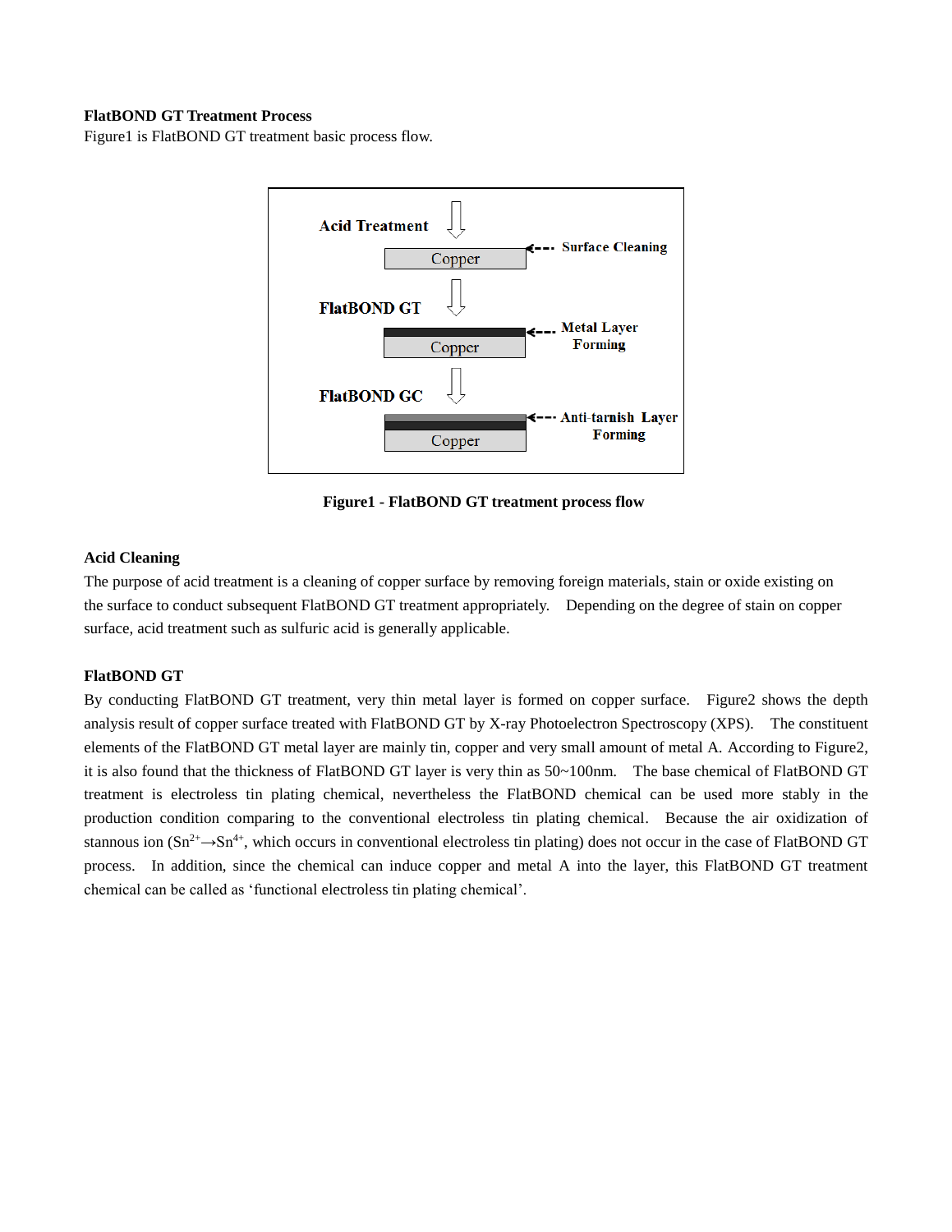

**Figure2 - XPS depth analysis of copper surface treated FlatBOND GT**

### **FlatBOND GC**

By conducting FlatBOND GC treatment, the anti-tarnish layer is formed on the FlatBOND GT metal layer. This layer can perform the both anti-tarnish and coupling effect between FlatBOND GT layer and insulation resin (Figure3). The FlatBOND GC layer bonds covalently to the metal surface of FlatBOND GT layer and also links strongly to insulation resin. This is because functional group R2 in FlatBOND GC layer reacts with functional group R3 in insulation resin. Especially, the functional group R2 in FlatBOND GC layer is important to deliver high adhesion performance. In this way, FlatBOND GT process (GT+GC treatment) can achieve high adhesion performance by choosing the proper functional group to low dielectric resin.

In general, it is known that the operating this kind of coupling chemicals stably is difficult due to the self-condensation. In the case of FlatBOND GC, however, the stability of the GC chemical is enhanced by its molecular structure. Therefore, the FlatBOND GC chemical also can be used stably in the mass-production condition.



**Figure3 - Bonding Model of FlatBOND GC layer**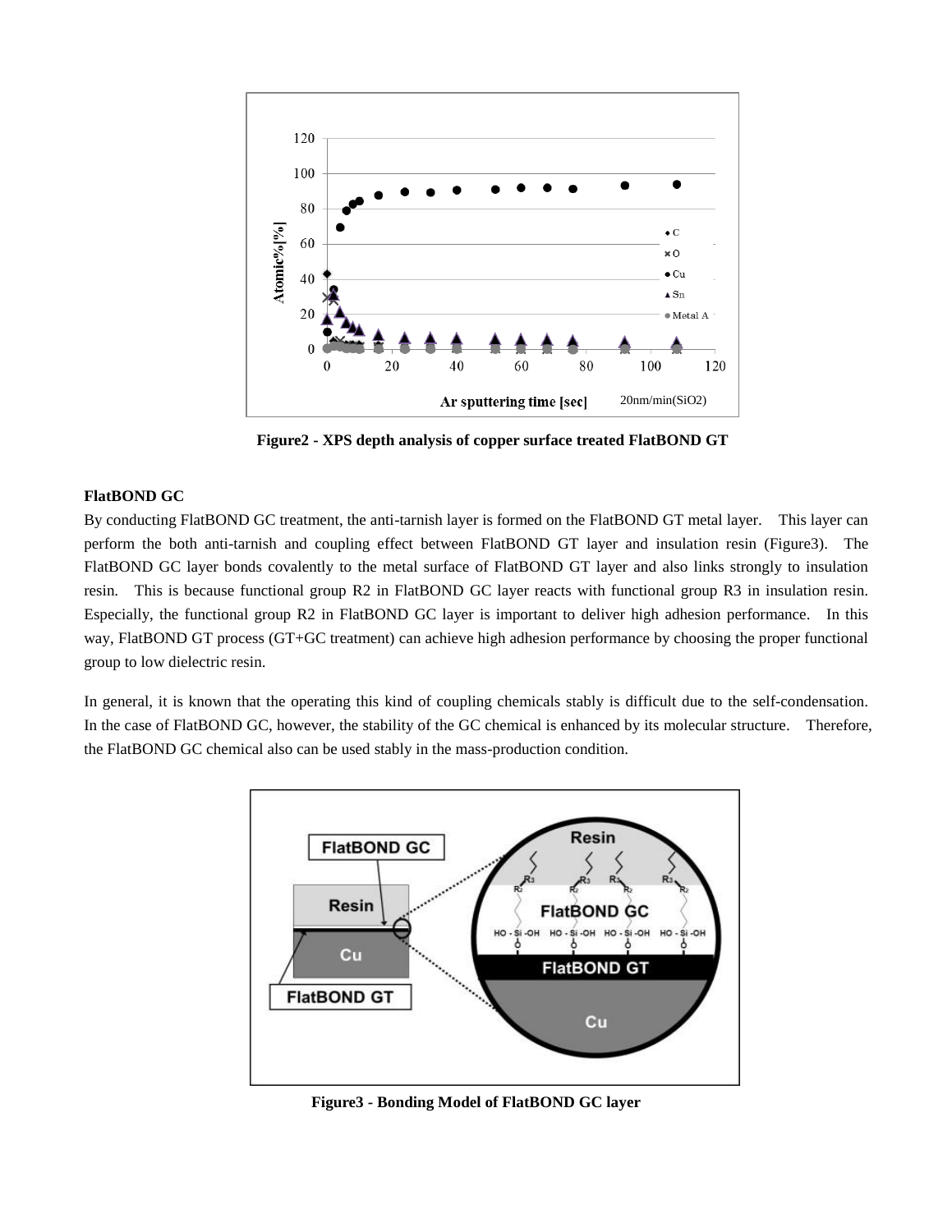# **Surface Topography of Copper Treated with FlatBOND**

We observed copper surface treated with FlatBOND GT by using Scanning Electron Microscope (SEM). Figure4 is the topography images of SEM observation with 3,500 magnifications of i) plated copper without surface treatment as a reference, ii) copper surface treated with FlatBOND GT process, and iii) copper surface treated with our conventional chemical which forms copper surface rough. According to Figure4, the copper surface treated with FlatBOND is smoother than that of chemical roughening and as flat as plated copper surface without treatment.

| <b>Untreated</b> copper | <b>FlatBOND GT</b> | Our chemical roughening |
|-------------------------|--------------------|-------------------------|
|                         |                    |                         |

# **Figure4** *-* **Surface topography comparison**

# **Surface Roughness after FlatBOND GT**

Table1 is surface roughness value(Ra and Rz) of FlatBOND GT layer. According to Table1, it is confirmed that surface roughness of FlatBOND GT layer is not roughened and almost the same as plated copper without treatment.

|             | <b>Untreated Plated Cu</b> | <b>FlatBOND GT</b> | Our chemical roughening |
|-------------|----------------------------|--------------------|-------------------------|
| $Ra(\mu m)$ | 0.04                       | 0.04               |                         |

### **Table1 - Surface roughness comparison**

# **Copper Pattern Width after FlatBOND Treatment**

We also observed copper pattern before and after the FlatBOND treatment by SEM. Figure5 is observation results of copper conductor pattern L/S = 50/50um. According to Figure5, pattern width hardly changed before and after FlatBOND treatment.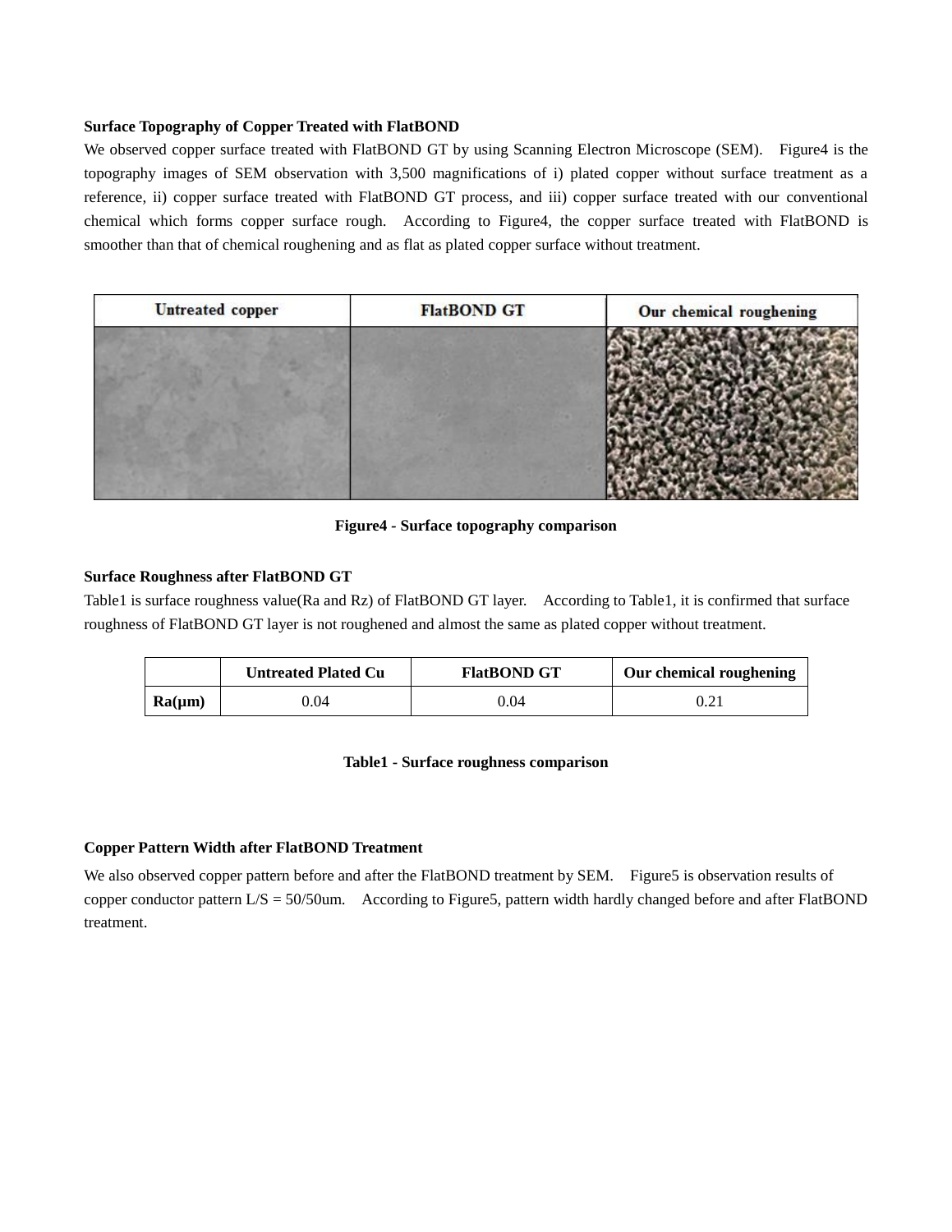

**Figure5 - Copper pattern SEM images**

### **Methodology**

### **Transmission Loss Evaluation**

To confirm the transmission performance of copper conductor treated with FlatBOND GT, we measured the insertion loss of signal data of copper conductor treated with FlatBOND GT comparing to that of conventional surface roughening treatment. We used the test coupons which have strip-line structure like Figure6 to measure insertion loss. The details of test coupons are listed as below.

Copper foil: H-VLP foils (35μm thickness) Inner layer copper surface treatment:

1) FlatBOND GT treatment

2) Chemical roughening treatment Laminated resin: Low dielectric resin A (PPE type, ε=3.7, tanδ=0.002 at 1GHz, CCL thickness 0.13mm, prepreg thickness 0.06mm×2 sheets) Circuit length: 200mmImpedance:  $50\Omega$ 

For the copper surface treatment, we applied FlatBOND GT treatment and surface roughening treatment. The S21 parameters were measured on network analyzer up to 50GHz of frequency.



**Figure6 - Test coupon design image**

# **Adhesion Performance (Peel Strength)**

We used the peel strength as a parameter of adhesion between the copper surface treated with FlatBOND GT and the low dielectric resins (prepregs). We measured peel strength according to JIS C 6481. Copper materials were 35um thickness standard copper foils with each chemical treatment. Our copper surface roughening treatment was used for reference. They were pressed with the prepregs by vacuum-heated press machine, after that the copper foils were peeled in 10mm width with the peel tester. (Note: Absolute values of the peel strength vary, depending on following factors: storage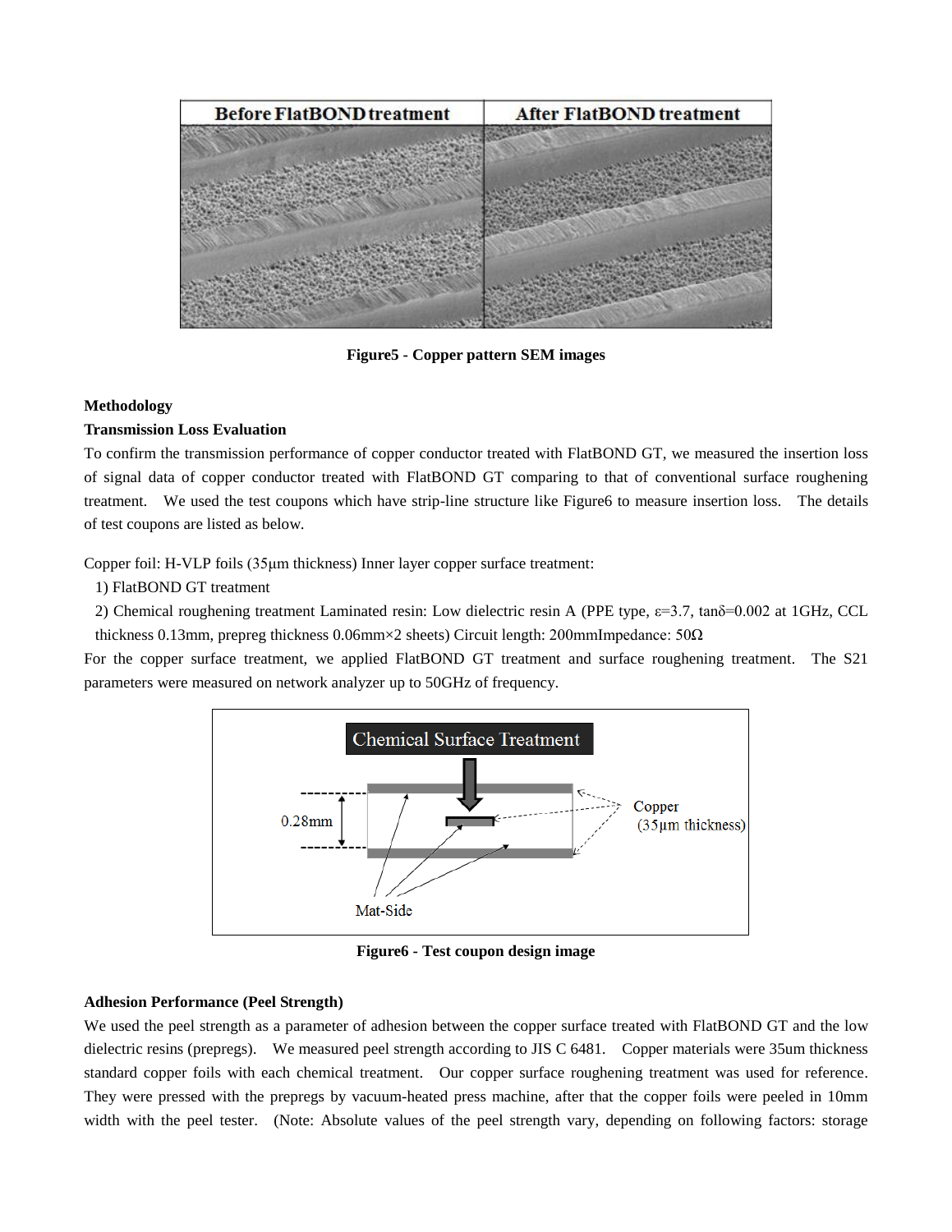condition of resins, pressing conditions, measuring conditions and so on. We evaluate the peel strength as inter-comparison between evaluation samples.) We used two types of low dielectric commercial materials (resin A and resin B) for high-frequency applications (prepregs) in this evaluation. The below is detail of resin A and B.

Low dielectric resin A (PPE type  $\varepsilon$ =3.7, tan $\delta$ =0.002 at 1GHz) Low dielectric resin B (PPE type  $\varepsilon$ =3.6, tan $\delta$ =0.0015 at 1GHz)

# **Results**

#### **Transmission Loss Evaluation**

Figure7 shows insertion loss of signal data of copper conductor treated with FlatBOND GT comparing to that of conventional surface roughening treatment. Insertion loss of FlatBOND GT treatment was lower than that of chemical roughening treatment and almost the same as untreated copper conductor. The difference of insertion loss between FlatBOND GT and chemical roughening became bigger in accordance with increase in frequency. According this result, it is found that the FlatBOND GT process delivered superior performance for transmission loss over 20GHz. It is because the conductor surface treated with FlatBOND GT is flat and hardly affected by surface roughness effect loss.



**Figure7 - Transmission Loss of Signal Data**

### **Peel Strength**

Figure8 is the results of peel strength measurement. From this result, it is confirmed that the adhesion performance of copper surface treated with FlatBOND GT process for the both low dielectric resin A and resin B is higher than that of our conventional roughening treatment even though the FlatBOND GT surface is not roughened or etched.